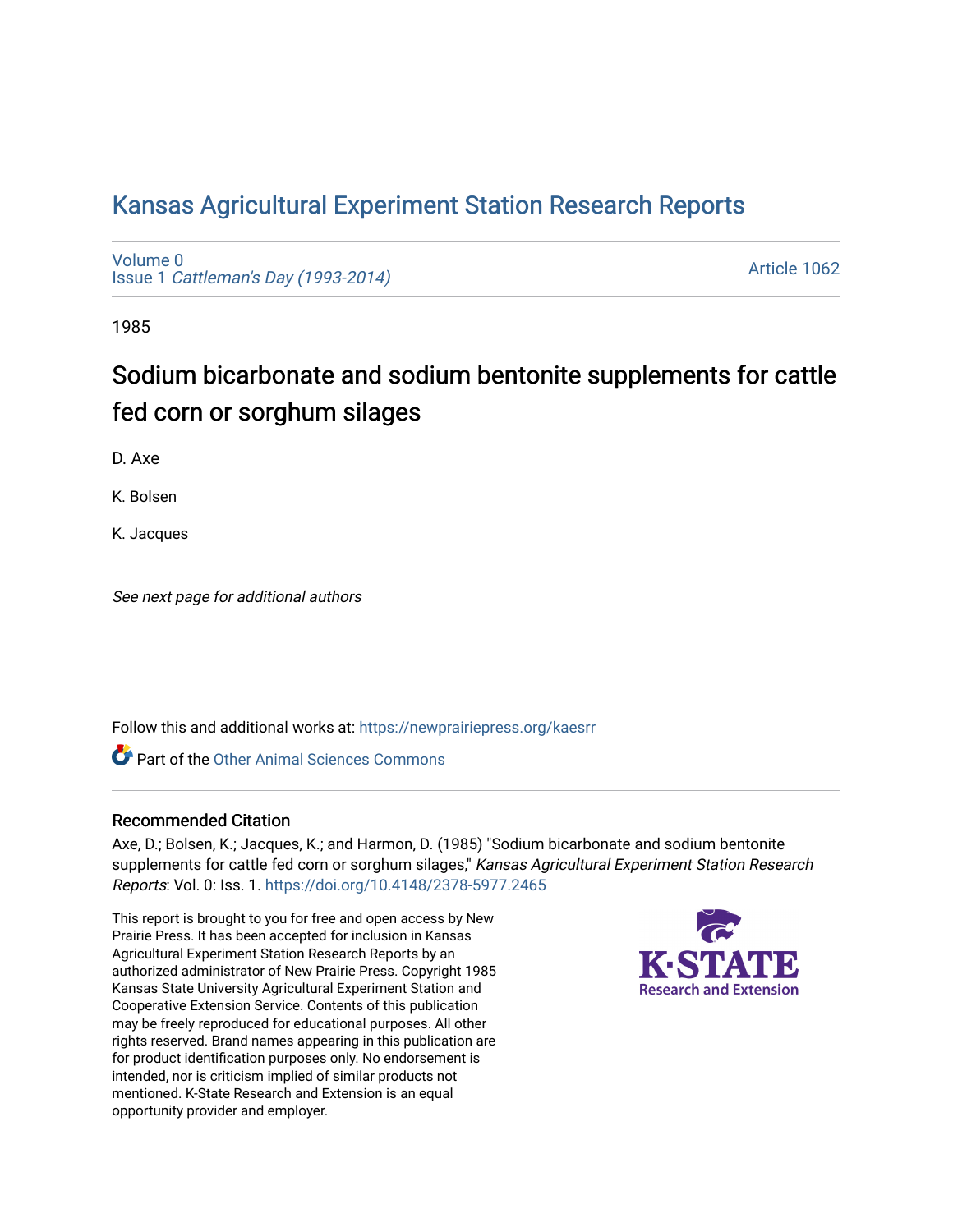# Sodium bicarbonate and sodium bentonite supplements for cattle fed corn or sorghum silages

# Abstract

Supplementing forage sorghum silage rations with sodium bicarbonate (NaHCO3 ) improved performance of growing cattle over the control supplement. However, neither NaHCO 3 nor sodium bentonite supplementation to corn silage rations improved cattle performance.

### Keywords

Cattlemen's Day, 1985; Kansas Agricultural Experiment Station contribution; no. 85-319-S; Report of progress (Kansas State University. Agricultural Experiment Station and Cooperative Extension Service); 470; Beef; Sodium bicarbonate; Sodium bentonite; Corn silage; Sorghum silage

### Creative Commons License



This work is licensed under a [Creative Commons Attribution 4.0 License](https://creativecommons.org/licenses/by/4.0/).

## Authors

D. Axe, K. Bolsen, K. Jacques, and D. Harmon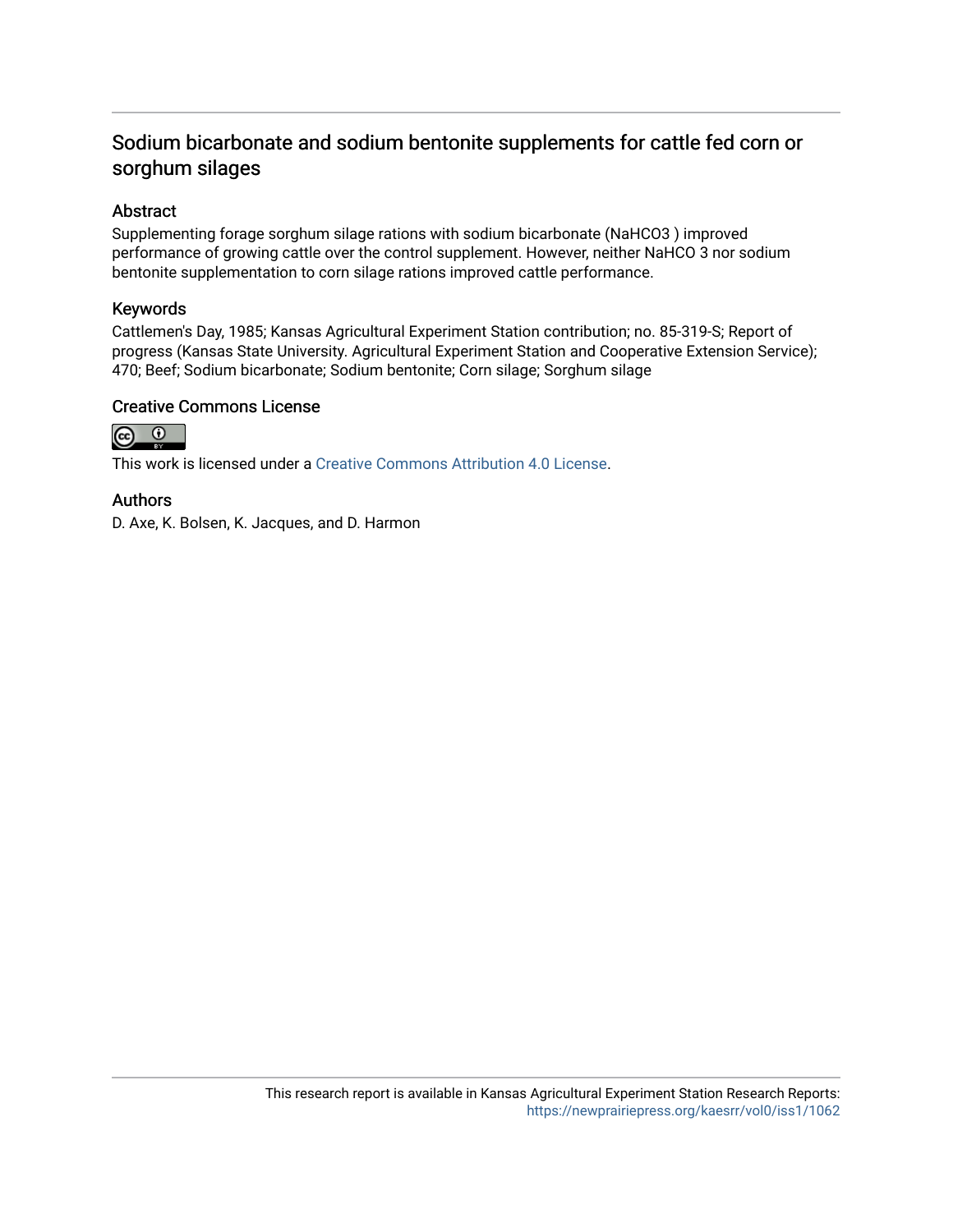Sodium Bicarbonate and Sodium Bentonite Supplements for Cattle Fed Corn or Sorghum Silages  $1,2$ 

> Dirk Axe, Keith Bolsen, Kate Jacques, and Dave Harmon

#### Summary

Supplementing forage sorghum silage rations with sodium bicarbonate (NaHCO<sub>3</sub>) improved performance of growing cattle over the control supplement. However, neither NaHCO<sub>3</sub> nor sodium bentonite supplementation to corn silage rations improved cattle performance.

#### Introduction

Beef cattle research with sodium bicarbonate  $(Na HCO<sub>3</sub>)$  has involved mainly high concentrate feeding programs with little emphasis on silage-based rations for growing/backgrounding cattle. In two previous trials at Manhattan, addition of NaHCO<sub>3</sub> to high silage rations has improved rate and efficiency of gain (Reports of Progress 427 and 448). Sodium bentonite (colloidol clay), an inert material, is not new to the cattle feeding industry, but results have been inconsistent. These trials further evaluated  $\text{NaHCO}_3$  and sodium bentonite supplements for growing cattle fed forage sorghum and corn silage rations.

#### Experimental Procedures

Trial 1. Forage sorghum silage (Pioneer 947) was fed to 36 individually housed calves for 84 days, beginning November 17, 1983. Eighteen calves per treatment received supplements containing either no additive (control) or  $NaHCO<sub>3</sub>$ fed at l.0% of the ration dry matter (DM) intake (approximately 43 grams per calf daily). The silages were full-fed and all calves received 1.8 lb of supplement daily (DM basis). The rations were formulated to provide 12.5% crude protein, 150 mg of Rumensin  $\mathscr{B}$  per calf daily, and NRC recommended amounts of calcium, phosphorus, and vitamins A, D, and E.

Trial 2. Drought-stressed and irrigated whole-plant corn silages were fed to light weight yearling steers and heifers for 84 days, beginning February 9, 1984. Eight pens of four cattle were fed supplements with: 1) no additive (control), 2) NaHCO<sub>3</sub>, and 3) sodium bentonite. NaHCO<sub>3</sub> was fed at 1% of the ration DM intake (about 66 grams per animal daily), and sodium bentonite, at 2% of the ration DM intake (about 132 g per animal daily). Silages were full-fed and all cattle received

<sup>&</sup>lt;sup>1</sup>The sodium bicarbonate and partial financial assistance. were provided by Church and Dwight Co., Inc., Piscataway, NJ.

<sup>&</sup>lt;sup>2</sup>The sodium bentonite was supplied by American Colloid Co., Skokie, IL.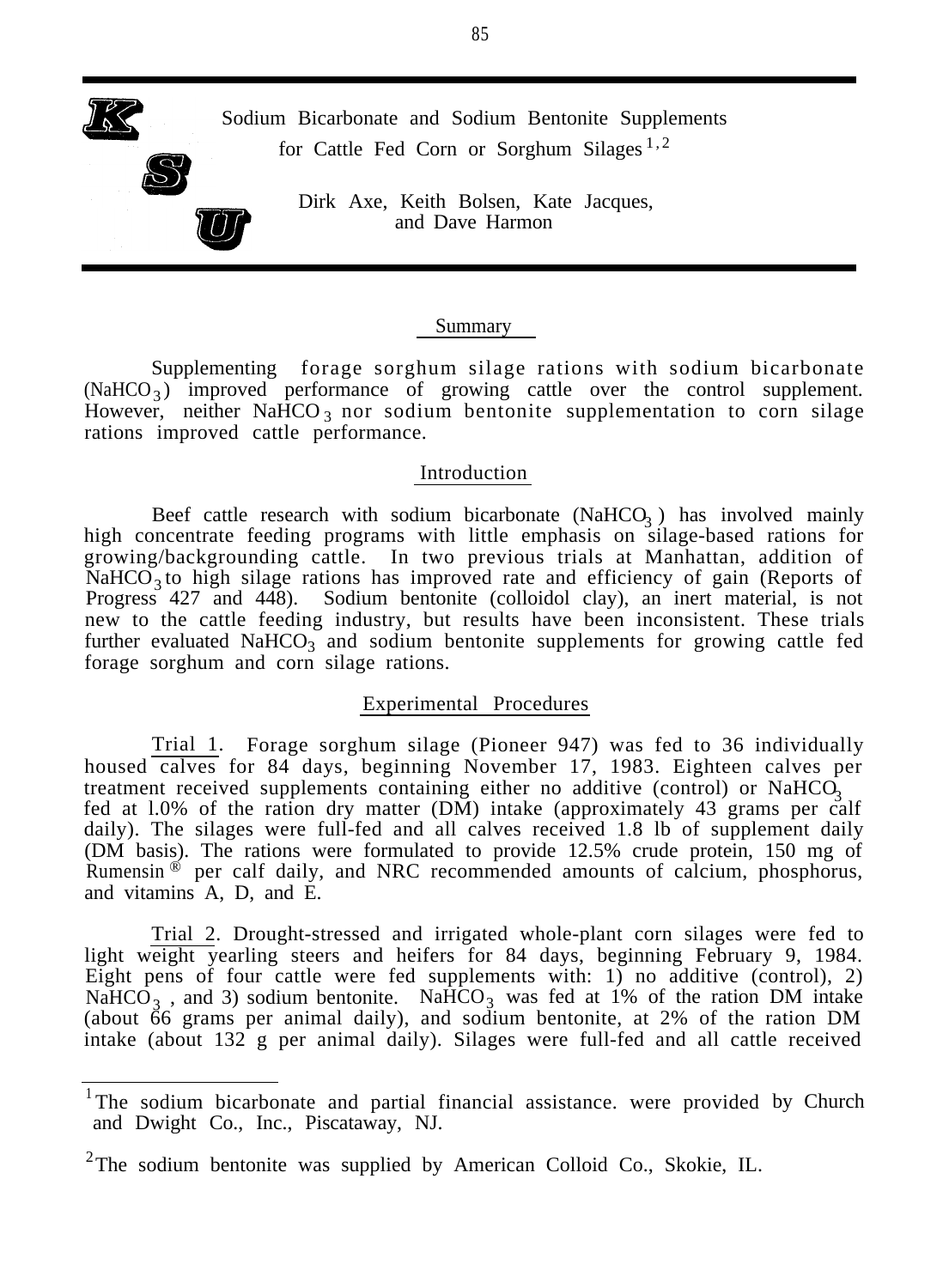1.8 lb of supplement daily (DM basis). Rations were formulated to provide 12% crude protein, 200 mg of Rumensin<sup>®</sup> per animal daily, and NRC recommended amounts of calcium, phosphorus, and vitamins A, D, and E.

Supplements in both trials were top-dressed and partially mixed with the silages in the bunk. All calves were weighed individually on two consecutive days at the start and at the end of the trials. Intermediate weights were taken at 28 and 56 days.

#### Results

Shown in Table 25.1 are performance results of the cattle in trial 1. The 0 to 84 days results show that  $NaHCO<sub>3</sub>$  improved rate of gain  $(8.8\%)$ , feed intake (2.0%), and efficiency of gain (7.5%) over the control supplement. However, the differences were not statistically significant. During days  $0$  to 28, the NaHCO<sub>3</sub> supplement gave an advantage in performance and during days 29 to 56, a period of extremely cold weather, NaNCHO<sub>3</sub> produced a significant response in gain and feed/gain over the control supplement. A similar response was observed a year earlier (Report of Progress 448) under comparable cold weather conditions. There was some compensating performance for cattle fed the control supplement in the final 57 to 84 days.

Shown in Table 25.2 are performance results for trial 2. In general, neither NaHCO<sub>3</sub> nor sodium bentonite supplementation gave a performance advantage over the control supplement. Cattle fed sodium bentonite gained slower (P<.05) and were 4.7% less efficient than those fed the control.

| Item                             | Control           | N a H C O <sub>3</sub> |
|----------------------------------|-------------------|------------------------|
| No. of Calves                    | 18                | 18                     |
| Initial Wt., lb                  | 467               | 467                    |
| Final Wt., lb                    | 553               | 560                    |
|                                  |                   | 0 to 28 days           |
| Avg. Daily Gain, lb              | 1.37              | 1.45                   |
| Avg. Daily Feed, $1b1$           | 9.85              | 9.97                   |
| Feed/lb of Gain, $1b1$           | 7.6               | 7.1                    |
|                                  |                   | 29 to $56$ days -      |
| Avg. Daily Gain, lb              | $.52^{\rm b}$     | .83 <sup>a</sup>       |
| Avg. Daily Feed, $1b1$           | 11.86             | 12.25                  |
| Feed/lb of Gain, $1b1$           | 31.8 <sup>b</sup> | $18.6^{\rm a}$         |
|                                  |                   | 57 to 84 days $\equiv$ |
| Avg. Daily Gain, lb              | 1.16              | 1.05                   |
| Avg. Daily Feed, lb <sup>1</sup> | 12.87             | 12.85                  |
| Feed/lb of Gain, $1b1$           | 12.3              | 15.8                   |
|                                  |                   | 0 to $84$ days         |
| Avg. Daily Gain, lb              | 1.02              | 1.11                   |
| Avg. Daily Feed, lb <sup>1</sup> | 11.48             | 11.71                  |
| Feed/lb of Gain, $1b1$           | 11.8              | 10.9                   |

Table 25.1. Performance by Cattle Fed Control and  $\text{NaHCO}_3$  Supplements in Trial 1

 $a<sup>b</sup>$  Values in the same row with different superscripts differ (P<.05).

 $1100\%$  dry matter basis.